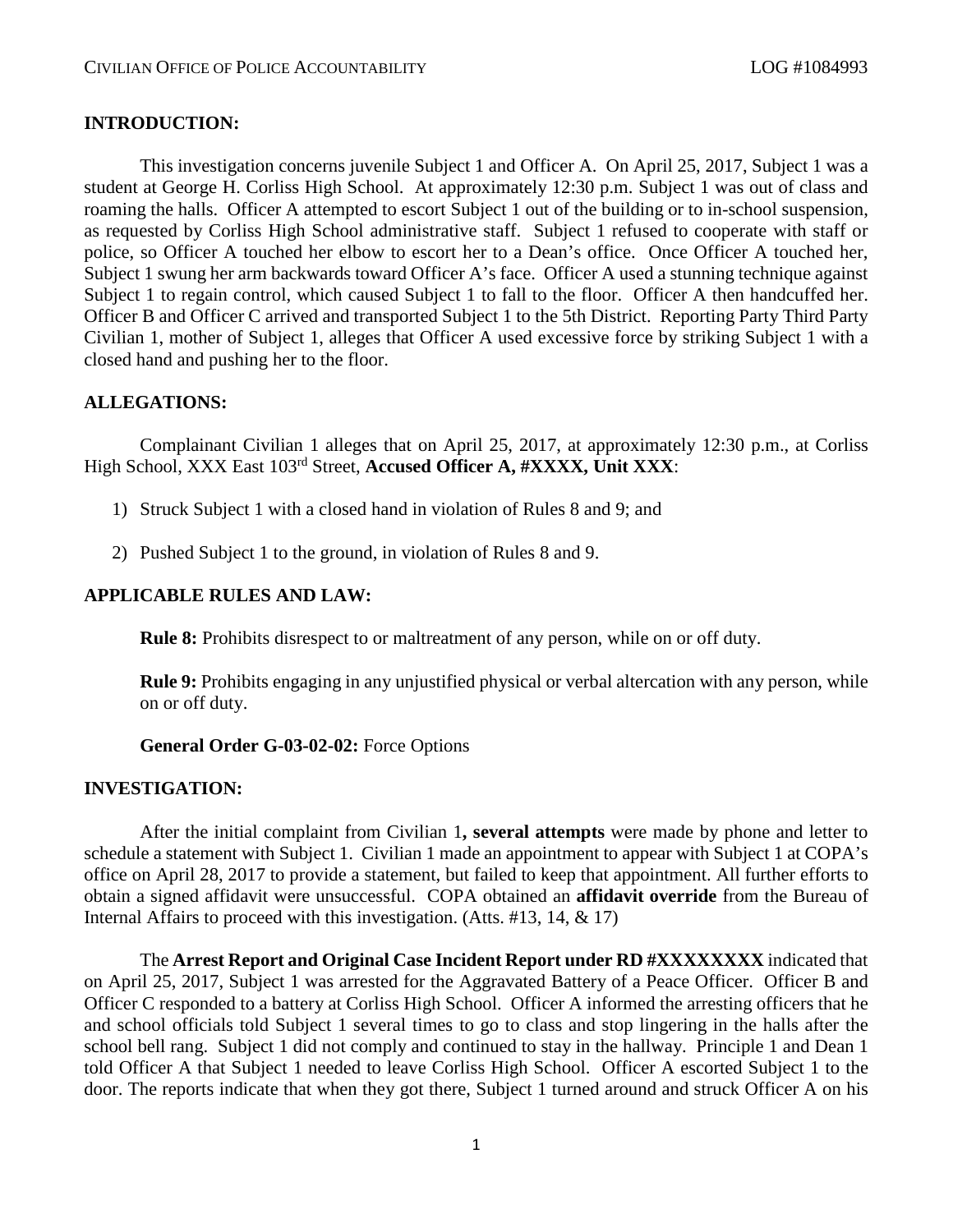lower face with her open hand. Officer A then used an open hand and struck Subject 1 on her face. Officer A placed Subject 1 in custody. Officer B and Officer C brought her to the 5<sup>th</sup> District for processing. (Atts. #7-8)

In a **Tactical Response Report**, Officer A identified Subject 1 as an Assailant/Battery. The report indicates that Subject 1 did not follow verbal direction, pulled away, was an imminent threat of committing battery, and attacked Officer A without a weapon. Officer A's response to Subject 1 was member presence, verbal commands, and an open hand strike. Reviewing Lieutenant A interviewed Subject 1 while Subject 1 was in custody at the 5<sup>th</sup> District. According to Lieutenant A, Subject 1 admitted that she struck Officer A while he was escorting her from school. (Att. #11)

**Officer A's Officer Battery Report** states that he was struck with hands/fists but did not sustain an injury. (Att. #10)

**Chicago Police Department Evidence Technician photographs** taken on April 26, 2017 show minor swelling to Subject 1's upper lip and red marks on her upper and lower lips. There is also a faint red mark on her shoulder. (Att. #15).

**The Chicago Public Schools Misconduct Report** recounts that on April 25, 2017, Subject 1 was defiant and cursed at a Dean after she was repeatedly asked to go to class. Dean 1 called Civilian 1 and informed her that Subject 1 would go to in-school suspension for the rest of the day. After finishing the phone call, Dean 1 told Subject 1 to go to in-school suspension. Subject 1 did not go to in-school suspension, and instead ran around the second floor. Dean 1 requested assistance from the in-school police officers. Subject 1 continued to say that she would not go to in-school suspension. The report indicates that Subject 1 then went to her locker to gather her things, as she intended to leave school. Officer A attempted to reason with her and asked Subject 1 to go to in-school suspension. Subject 1 told him she was not going to go to in-school suspension. When Officer A attempted to escort Subject 1 to in-school suspension, she pushed him on his face. The report notes that Subject 1 admitted to Dean 1, Witness Officer C, and school security Officer D that she pushed Officer A. The report also reflects that Subject 1 received a three day out-of-school suspension because her attendance presented an imminent endangerment to the students or staff. (Att. #12)

**Surveillance Footage from Corliss High School from April 25, 2017** depicts the north-facing multi-story atrium of Corliss High School. The footage was captured from a distance and is backlit by bright sunlight. At 12:30:30 p.m. Officer A approached Subject 1. The beginning of their encounter is obscured by a banner hanging from the ceiling. At 12:30:50 p.m. Subject 1 began to walk away from Officer A. Officer A reached out and touched Subject 1. Subject 1 immediately turned around and swung an arm towards Officer A, although it is unclear from the footage whether she made physical contact with him. Officer A then made physical contact with Subject 1 and she fell to the floor. The exact physical contact is not clear on the video but the movement is consistent with an open hand strike. Officer A immediately brought Subject 1 to her feet and placed her in handcuffs. During this encounter, Witness Officer C can be seen descending a staircase on the other side of the atrium. She was facing away from Officer A and Subject 1 during their physical contact. Once she arrived on the first floor, she approached Officer A as he handcuffed Subject 1. Officer C then escorted Subject 1 away from the atrium. (Att. #16)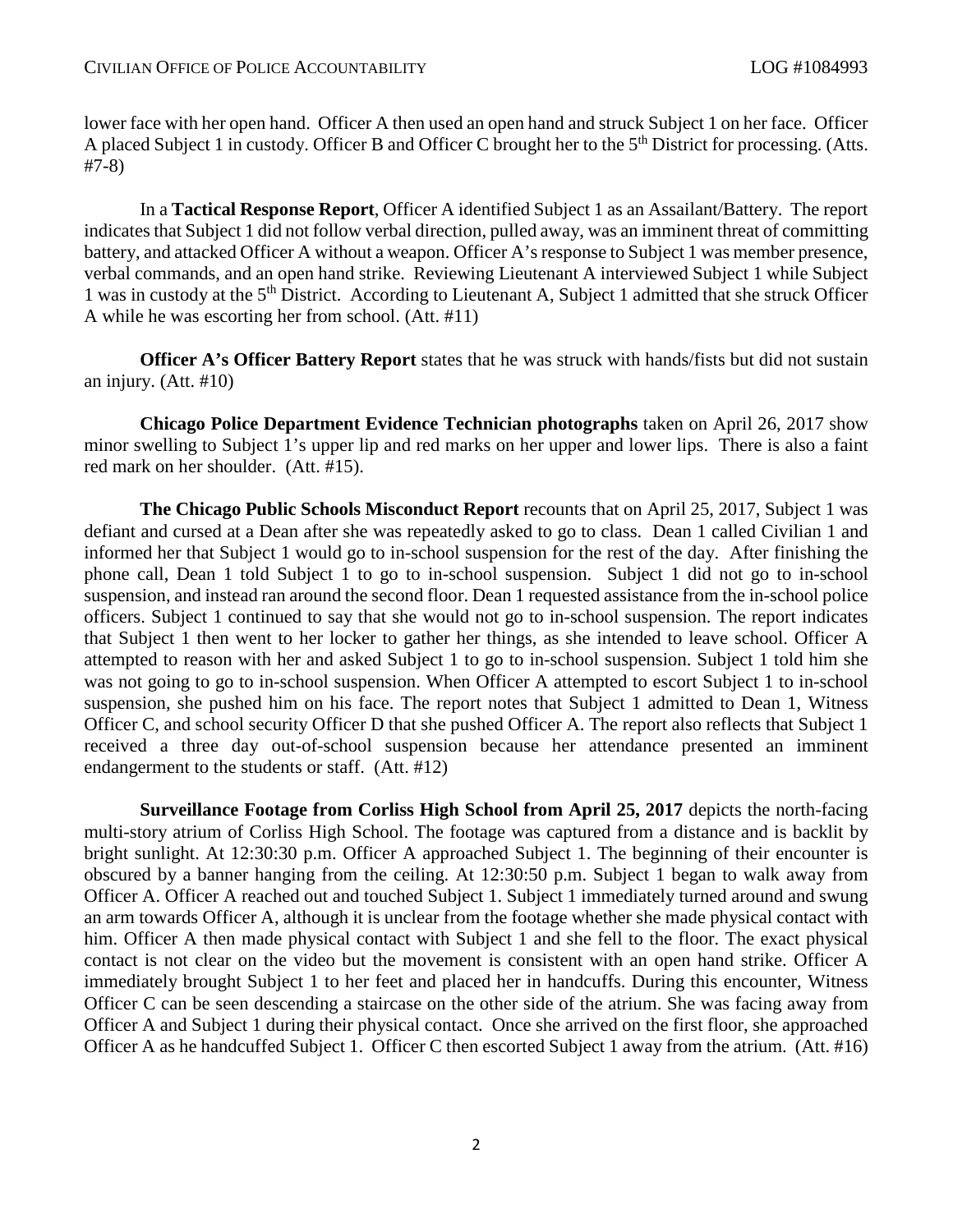In a statement to COPA on September 6, 2017, **Witness Officer C** stated that on April 25, 2017 she was partnered with Officer A at Corliss High School. Dean 1 asked Officer C to de-escalate a situation involving Subject 1, who was acting out and refusing to listen to school security. Dean 1 informed Officer C that Subject 1 was upset because she had argued with her boyfriend. Subject 1 was told to go to inschool suspension but refused to go. Dean 1 asked Officer C to speak with Subject 1 to get her to cooperate. Subject 1 refused to go to in-school suspension, directed profanity towards the school staff, and stated that she would "leave this fucking school." Officer C asked Dean 1 what was going to happen. Dean 1 told her that Subject 1 either needed to leave the building or go to in-school suspension. Dean 1 also indicated that Subject 1 could not roam the halls because of her disruptive behavior, telling Officer C, "Don't let her walk through this school."

While Officer C was consulting with Dean 1 about how she wanted to proceed, Subject 1 ran down the stairs and Officer A followed. Officer C heard Officer A say something along the lines of, "You put your hands on me." She then heard Subject 1 scream and curse at Officer A. Officer C descended the south-facing stairs. Officer C did not see Officer A strike or knock down Subject 1. Once she arrived on the first floor and turned north, Officer C saw Officer A attempting to handcuff Subject 1 by a door. Officer C walked up to Officer A and helped him handcuff Subject 1. Officer C did not observe any injuries on Subject 1 and stated that Subject 1 did not request medical attention. Subject 1 continued to be disrespectful towards the officers and use profanity after the officers handcuffed her.

A few days after the incident, Subject 1 came into Officer C's office at school, apologized, and gave Officer C a hug. Officer C said, "Subject 1, you know better than to hit somebody," and Subject 1 responded, "I'm sorry, but he (Officer A) made me mad." Subject 1 then apologized to Officer A and gave him a hug. (Att. #23)

In a statement to COPA on September 6, 2017, **Accused Officer A** stated that he had been assigned as a school patrol officer at Corliss High School for ten years. On April 25, 2017, Officer A was near the bathrooms on the second floor of Corliss High School when he heard Subject 1 screaming and cursing near the freshmen lockers. Officer A headed towards Subject 1 and found Dean 1 telling her to "cut it out" and go to class. Subject 1 continued to act belligerently and curse at Dean 1. Officer A intervened by asking Subject 1 to calm down and go to class. She responded with profanity. Officer A stated that he was surprised at Subject 1's behavior, because they had previously had a friendly relationship at school. The only disciplinary issues Subject 1 had prior to April 25 were related to loitering in the halls and not going to class on time.

At this point, Subject 1 walked away from Officer A. Dean 1 asked Officer A to make sure that Subject 1 did not roam the halls. Officer A followed Subject 1 and repeatedly asked her to calm down and go to Dean 1's office. Subject 1 cursed at Officer A as she walked downstairs to the atrium area. Officer A continued following Subject 1 and asked her to go to upstairs with him. Once they arrived in the atrium, Subject 1 started looking past Officer A and demanded to know the whereabouts of her boyfriend. Officer A told Subject 1 that she could not roam the halls cursing and looking for her boyfriend.

Officer A walked up to Subject 1 and touched her right elbow to escort her to the Dean's office. Subject 1 told Officer A to get his "motherfucking hands off" her, and then swung around and struck Officer A with a backhanded blow across his jaw. Officer A stated that he felt it was necessary to regain control of the situation, so he stunned Subject 1 with an open hand strike. Officer A learned the open hand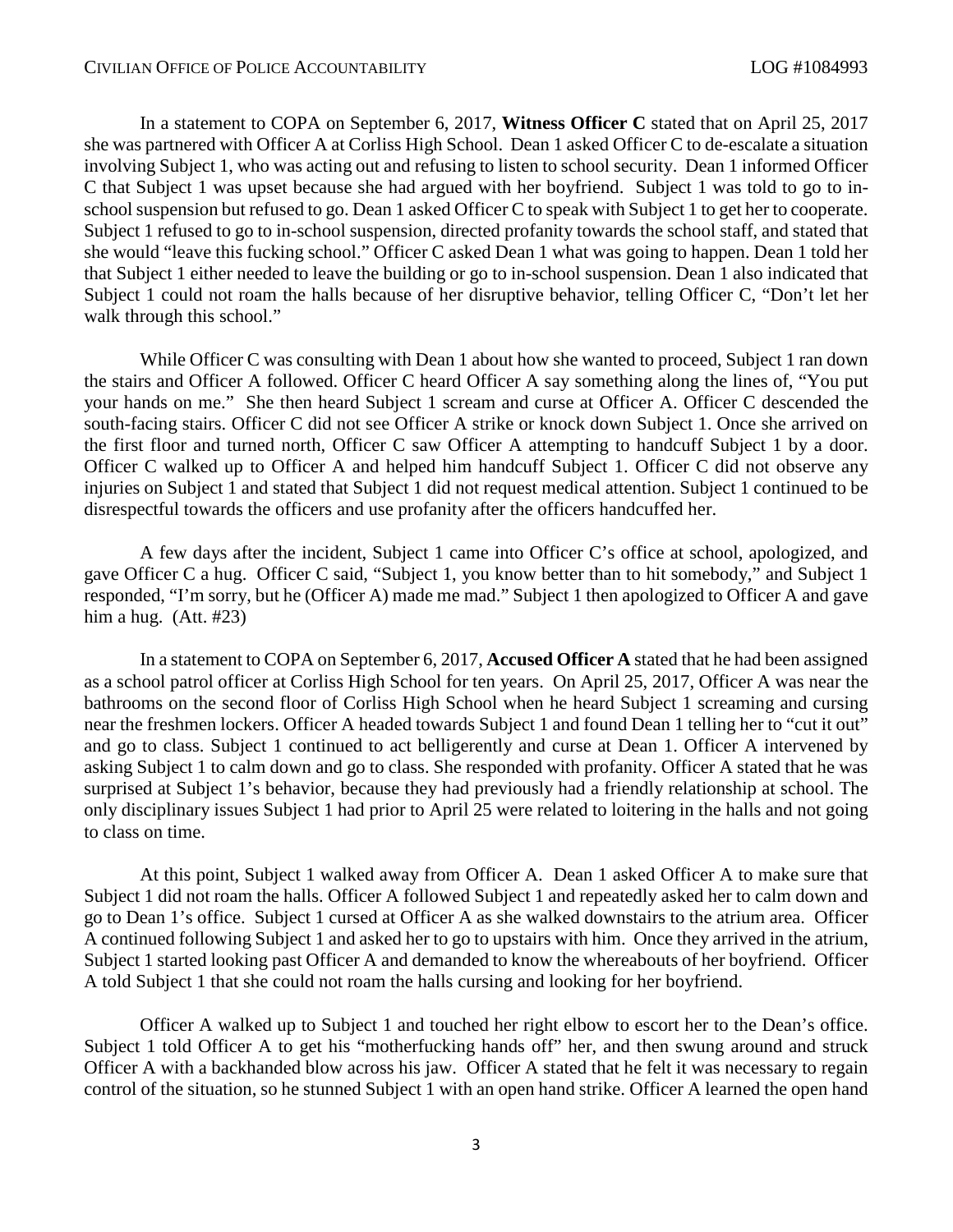strike stunning technique at the police academy as a means of gaining control over someone. He related that this technique involves pushing someone away very quickly. Officer A said that he intended to strike Subject 1 on her chest during the stun, however he believed that his fingers may have grazed the lower portion of her face. Subject 1 fell to the floor. Officer A immediately brought Subject 1 to her feet and placed her in handcuffs. Officer C arrived as Officer A was handcuffing Subject 1. Officer A did not see any injuries on Subject 1 and did not hear her complain of injury or ask for medical attention.

Once Subject 1 was in custody, Officer A and Officer C brought her upstairs to see Dean 1. Dean 1 asked Subject 1 why she struck Officer A, and Subject 1 responded that Officer A should not have touched her. Another officer was called to transport Subject 1 to the police station for processing.

A few days after this incident, a meeting was held with Principal 1, Dean 1, Officer C, Officer A, and Civilian 1 and Subject 1. Officer A stated that during this meeting Subject 1 admitted striking him. Officer A denied striking Subject 1 with a closed hand. He did admit to knocking her down, but also explained that it was a part of the open hand strike stunning technique he used to gain control over Subject 1 after she struck him across the face. (Att. #28)

#### **CONCLUSION:**

COPA recommends a finding of **UNFOUNDED** for Allegation #1 that Officer A struck Subject 1 with a closed hand. Civilian 1 stated during a phone call to COPA that Officer A struck her daughter Subject 1 with a closed hand. Civilian 1 was not present at Corliss High School to witness the altercation between her daughter and Officer A. Civilian 1 also did not cooperate with this investigation, despite repeated attempts to speak with her and Subject 1. This investigation was conducted without a formal statement from Subject 1 due to the affidavit override that COPA obtained.

In addition, the related police reports are consistent with Officer A's COPA statement. Officer A readily admitted striking Subject 1, albeit with an open hand and as part of a stunning technique used to gain control over her after she struck him. The only evidence to support the allegation that Officer A struck Subject 1 with a closed hand came from a third party who did not witness the event in question. Considering the evidence gathered during this investigation, there is insufficient evidence to prove by a preponderance of the evidence that Officer A struck Subject 1 with a closed hand.

COPA recommends a finding of **EXONERATED** for Allegation #2 that Officer A pushed Subject 1 to the ground. The CPS Misconduct Report reveals that on April 25, 2017, Subject 1 was belligerent, disobeyed school staff, and refused to go to class. The school administration requested assistance from Officer A and Officer C, instructing them that Subject 1 could not roam the hallways due to her disruptive behavior. Officer A's and Officer C's statements to COPA show that Officer A attempted to de-escalate the situation with Subject 1 by following her around the school and asking her repeatedly to calm down and go to the Dean's office. Statements from multiple sources and surveillance footage indicate that Subject 1 struck, or at least attempted to strike, Officer A prior to his use of the stun technique. Subject 1 herself admitted to multiple witnesses that she battered Officer A, stating that she struck him because he touched her, which "made her mad.".

Officer A used the necessary force to regain control and place Subject 1 in custody. His use of an open hand strike as a stunning technique was appropriate under CPD's Use of Force Policy. CPD defines